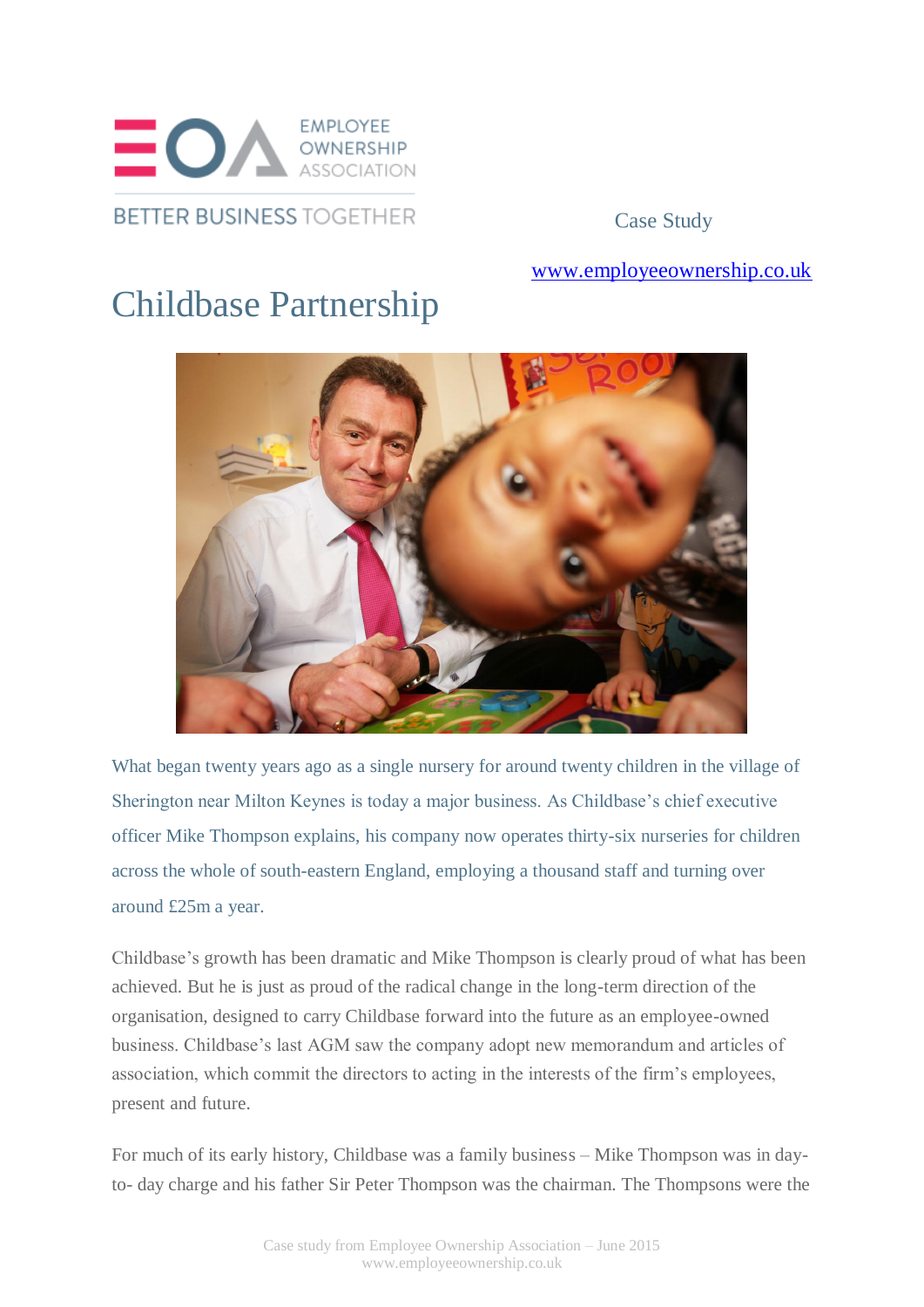major shareholders, although the company also had a number of external investors, mainly friends and former work colleagues who chipped in some capital in the early days of the business. But over the past ten years this has changed. Staff at each of the nurseries have been encouraged to acquire shares in the venture, initially on a "buy one, get one free" basis, but most recently on a three-for- one basis. Close to 50% of the shares are now held either by individual employees or by the Employee Benefit Trust, whilst the Thompson family holding is down to around 28%. The target for the next decade is to see the employee share holding increase to 100%.

As Childbase's web site puts it: "There are several reasons why shared ownership is good for everyone at Child Base. Firstly, a spread of ownership secures the company's long-term future. For instance, the company can only be sold to a third party if the majority of shareholders want it to be. Secondly, shared ownership is a great motivator to everyone to make the company a success – because that success is shared." As Mike Thompson points out: "When people receive the share certificate they think, well, OK, but when the dividend cheque arrives they love it," he says.

Nevertheless, Mike Thompson says that it is taking time for the message of employee ownership to get through to people. "The educational process is tough, very hard work, but at the end of the process we'll get where we want to be," he says. Childbase organises share dealing days twice a year, in May and November, when shares can be bought or sold at the value set by the company's accountants. The new memorandum and articles of association sets a maximum individual holding eventually of 2.5%.

Childbase claims that its rates of pay are some of the highest in the childcare sector, and staff are given extensive training and encouraged to build their career with the company. Prizes for the best employees and best overall nursery are awarded each year at the Annual Ball. But for Mike Thompson, the employee ownership aspect of Child Base is central to its efforts to make the company a good place to work – and by extension, a good place for parents to leave their children. One in four of its nurseries are rated "outstanding" by Ofsted, compared with an industry average of one in 50.

Childbase now includes elected representatives on the Employee Benefit Trust, and as Mike Thompson points out, these days he has to justify his position as chief executive by ability and not simply by the size of his share stake. Childbase's profits, currently around £2m a year, have provided a mechanism for the company (via the Employee Benefit Trust) to buy out some of the existing shareholders, including part of the Thompson family's own holding, an arrangement which Mike says offers investors a fair and equitable exit route.